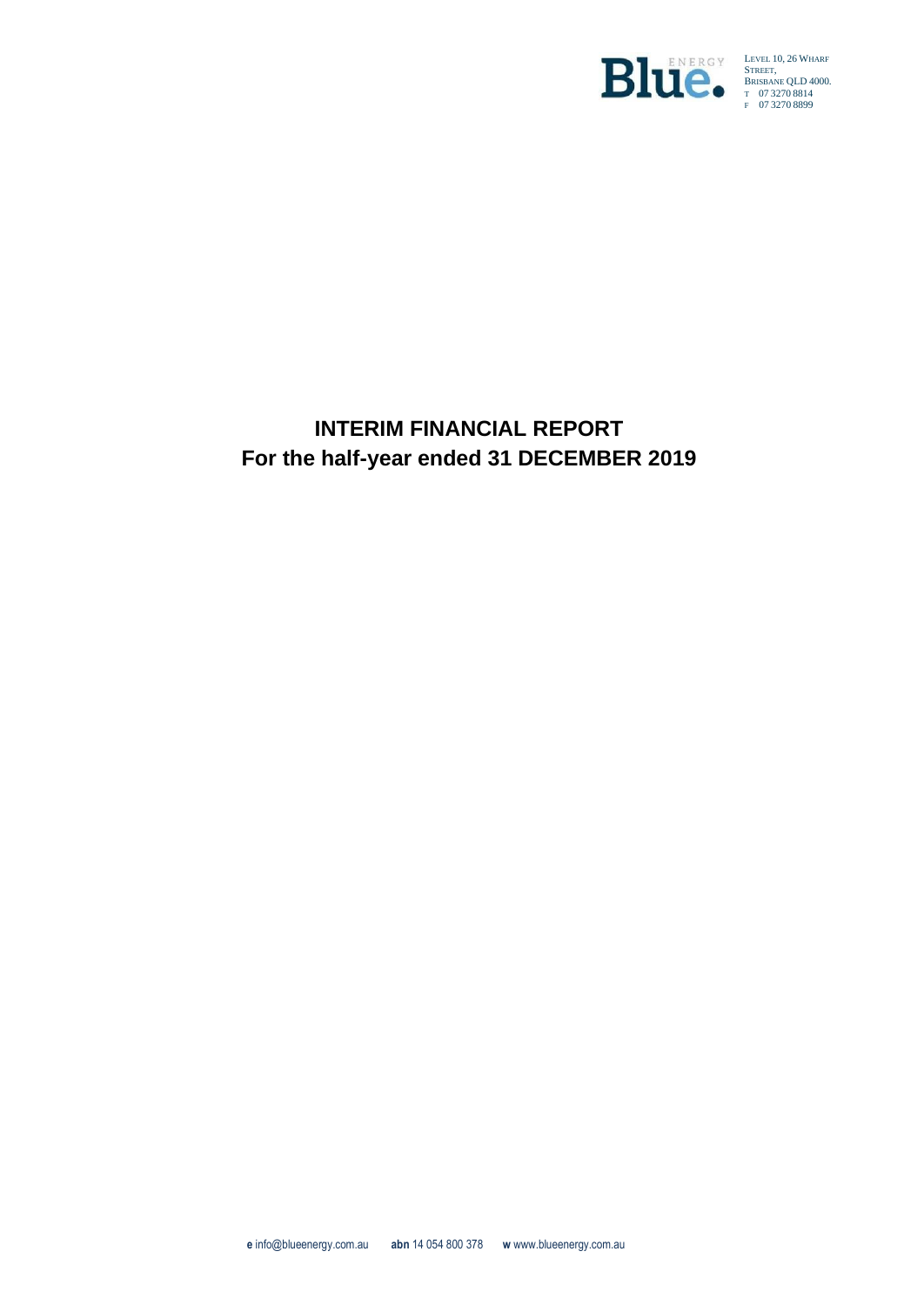# **INTERIM FINANCIAL REPORT For the half-year ended 31 December 2019**

# **CONTENTS**

| <b>DIRECTORS' REPORT</b>                              |    |
|-------------------------------------------------------|----|
| AUDITOR'S INDEPENDENCE DECLARATION                    | 5  |
| <b>CONSOLIDATED STATEMENT OF COMPREHENSIVE INCOME</b> | 6  |
| <b>CONSOLIDATED STATEMENT OF FINANCIAL POSITION</b>   |    |
| <b>CONSOLIDATED STATEMENT OF CHANGES IN EQUITY</b>    | 8  |
| <b>CONSOLIDATED STATEMENT OF CASH FLOWS</b>           | 9  |
| NOTES TO THE FINANCIAL STATEMENTS                     | 10 |
| <b>DIRECTORS' DECLARATION</b>                         | 13 |
| <b>INDEPENDENT AUDITOR'S REVIEW REPORT</b>            | 14 |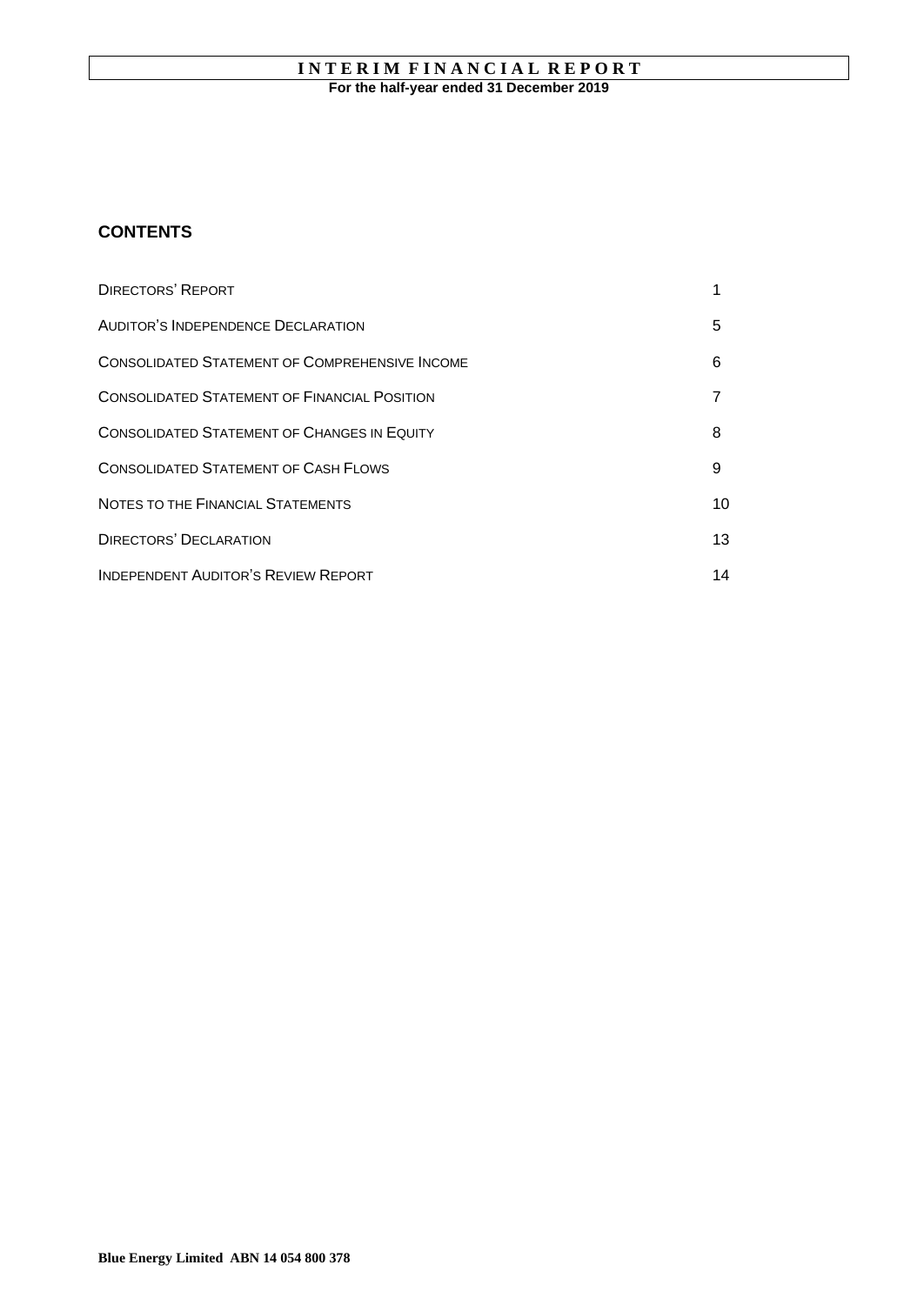The Directors of Blue Energy Limited and its controlled entities ("the Company" or "Blue Energy") submit herewith their report on the financial statements of the Company for the half-year ended 31 December 2019.

## **DIRECTORS**

The names of the Directors who held office during or since the end of the half-year and to the date of this report:

John Ellice-Flint (Chairman) (Appointed 5 April 2012)<br>John Phillips (Appointed 28 June 2010)

(Appointed 28 June 2010) Karen Johnson (Appointed 30 September 2011) Rodney Cameron (Appointed 15 November 2011)

## **REVIEW OF OPERATIONS**

Blue Energy is subject to continuous disclosure rules, and as such, anything materially affecting the Company and its exploration assets in the preceding 6 month period has been disclosed to the market.

#### **Reserve and Resource Position**

There was no material change to the Company's Reserve or Resource position in the 6 month Period to 31 December 2019. Blue Energy's Bowen Basin 2P and 3P Reserves are currently estimated (by the independent consultancy Netherland, Sewell and Associates) to be 71PJ and 298PJ respectively. Blue Energy's current 3C Contingent Resource estimate is 4,179 PJ of technically recoverable gas, whilst the 1C and 2C Contingent Resource estimates are 191 PJ and 1,166 PJ respectively. The Gas Reserves remain confined to ATP814P in the North Bowen Basin, whilst the Contingent Resources are estimated from Blue's ATP814, ATP813 and ATP854P tenements. The current Reserve and Resource estimate by NSAI is tabled below (Table 1)

#### **Table 1: Blue Energy Ltd's Reserve and Resource Inventory**

| <b>Permit</b>      | <b>Block</b> | <b>Assessment</b><br><b>Date</b> | Announcement<br>Date | Methodology | <b>Certifier</b> | 1P<br>(PJ) | 1 <sub>C</sub><br>(PJ) | 2P<br>(PJ)   | 2C<br>(PJ) | 3P<br>(PJ)   | 3C<br>(PJ) |
|--------------------|--------------|----------------------------------|----------------------|-------------|------------------|------------|------------------------|--------------|------------|--------------|------------|
| ATP854P            |              | 30/06/2012                       | 19/03/2013           | SPE/PRMS    | <b>NSAI</b>      | 0          | 22                     | $\mathbf{0}$ | 47         | $\Omega$     | 101        |
| ATP813P            |              | 29/10/2014                       | 30/10/2014           | SPE/PRMS    | <b>NSAI</b>      | $\Omega$   | 0                      | $\Omega$     | 61         | $\Omega$     | 830        |
| ATP814P            | Sapphire     | 5/12/2015                        | 8/12/2015            | SPE/PRMS    | <b>NSAI</b>      | $\Omega$   | 66                     | 59           | 108        | 216          | 186        |
| ATP814P            | Central      | 5/12/2015                        | 8/12/2015            | SPE/PRMS    | <b>NSAI</b>      | 0          | 50                     | 12           | 99         | 75           | 306        |
| ATP814P            | Monslatt     | 5/12/2015                        | 8/12/2015            | SPE/PRMS    | <b>NSAI</b>      | 0          | 0                      | $\mathbf{0}$ | 619        | $\mathbf{0}$ | 2,054      |
| ATP814P            | Lancewood    | 5/12/2015                        | 8/12/2015            | SPE/PRMS    | <b>NSAI</b>      | $\Omega$   | 5                      | $\mathbf{0}$ | 23         |              | 435        |
| ATP814P            | Hillalong    | 6/02/2019                        | 7/02/2019            | SPE/PRMS    | <b>NSAI</b>      | $\Omega$   | 0                      | $\Omega$     | 182        | $\Omega$     | 237        |
| ATP814P            | South        | 30/06/2013                       | 29/07/2013           | SPE/PRMS    | <b>NSAI</b>      |            | 15                     | $\Omega$     | 27         | 6            | 30         |
| Total (PJ)         |              |                                  |                      |             |                  | 0          | 158                    | 71           | 1.166      | 298          | 4.179      |
| <b>Total MMBOE</b> |              |                                  |                      |             |                  | 0          | 27                     | 12           | 199        | 51           | 714        |

All numbers are net to Blue Energy

#### **Competent Person Statement**

The estimates of reserves and contingent resources have been provided by Mr John Hattner of Netherland, Sewell and Associates Inc (NSAI). Mr Hattner is a full-time employee of NSAI, has over 30 years' of industry experience and 20 years' of experience in reserve estimation, is a licensed geologist, and has consented to the use of the information presented herein. The estimates in the report by Mr Hattner have been prepared in accordance with the definitions and guidelines set forth in the 2007 Petroleum and Resource Management System (PRMS) approved by the Society of Petroleum Engineers (SPE), utilising a deterministic methodology.

#### **Bowen Basin**

#### **ATP814P (Blue Energy 100% and Operator)**

This permit currently has 2P reserves of 71 PJ, 3P reserves of 298 PJ and 3,248 PJ of Contingent Resources (as independently estimated by Netherland, Sewell and Associates Inc (NSAI)). It consists of 7 separate blocks, with the Sapphire Block holding the majority of the 2P and 3P reserves. This Block is in very close proximity to the current production from the Moranbah Gas Project Joint Venture.

Blue is investigating the viability of gas fired electricity generation in ATP814P and in particular the Hillalong and Monslatt Blocks, located near the towns of Glenden and Nebo respectively. Both these blocks are within 10 kilometres of the major 275Kv transmission line linking Gladstone and Townsville. Investigations are proceeding to understand the network strength in the area, together with demand, storage options and stability of the existing grid, given the large number of proposed and existing solar plants in the area. Both towns also have substation facilities which could be utilised to provide lower cost and rapid access to the network. Work on pre feasibility of a gas fired generation project including sizing the scalable generating units, connection into the grid and approval processes is soon to be commenced.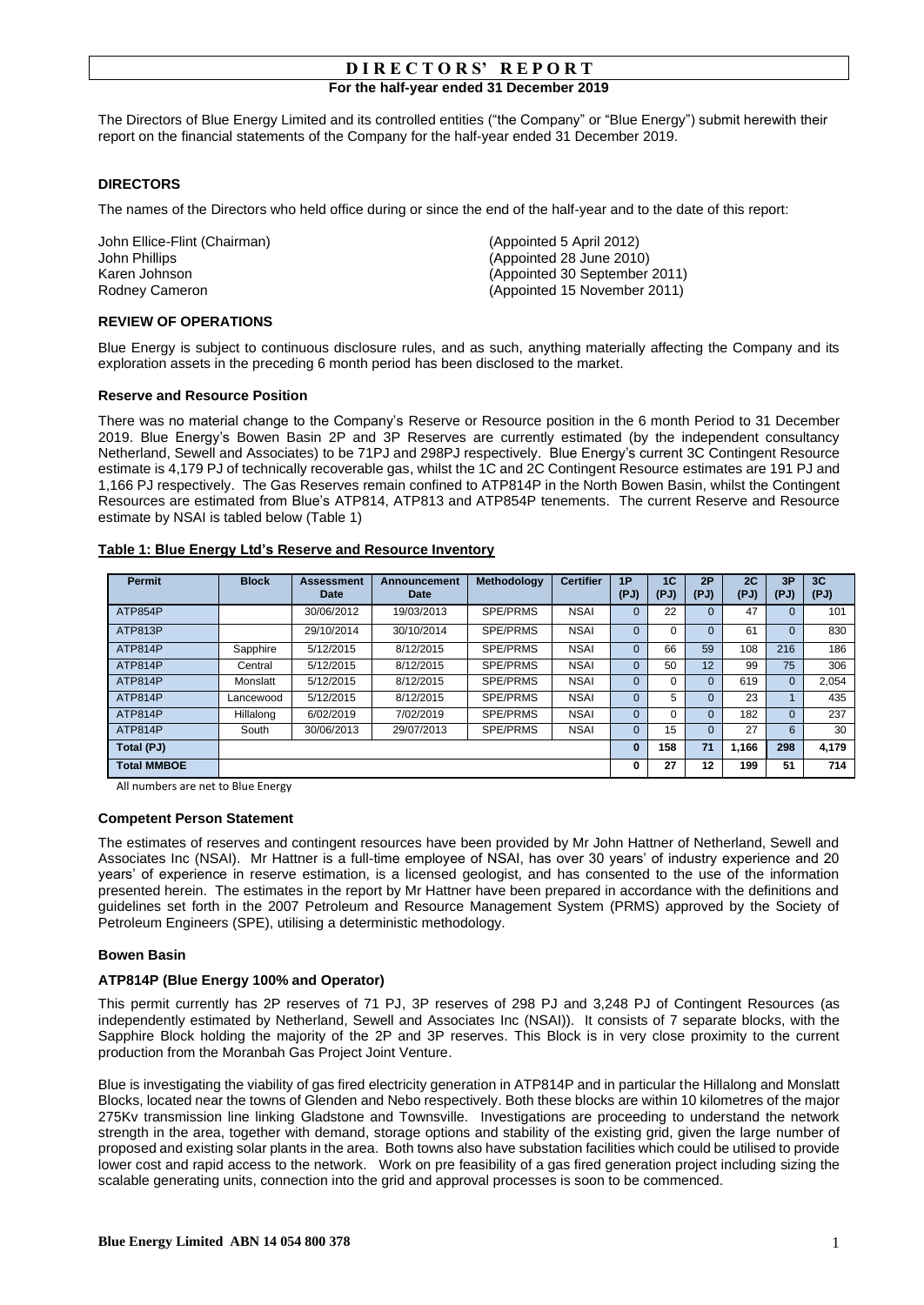Regarding gas marketing for gas into the Townsville market, Blue Energy has executed two non binding Memorandums of Understanding (MoU) as follows:

- 1) MoU with North Queensland Gas Pipelines Pty Ltd to work together to establish new gas offtakers in the Townsville market;
- 2) MoU with Queensland Pacific Metals (QPM) to work to execute a binding Gas Sales Agreement for the delivery of gas from Blue Energy's ATP815 tenement to QPM for their proposed Townsville Ni processing facility

Blue Energy continues to pursue commercialisation of the gas held in other blocks within this permit. Accordingly, the Company is in ongoing discussions with several potential Townsville based gas buyers who are interested in securing gas supply. These activities are being undertaken in conjunction with work on the optimal pipeline route from Moranbah to Gladstone jointly with the APA Group (the southern pipeline route). In addition, Blue Energy through its 100% owned subsidiary Galilee Pipelines Pty Ltd is progressing an alternate southern route to bring gas from the Sapphire, Central and Monslatt Blocks to the existing gas pipeline infrastructure near Rolleston (See Figure 1) and thereby allow access to Walumbilla or Gladstone.

The 4 separate Production Licence Applications (PLA's) lodged previously are still under consideration by the Regulator, as are the 3 Potential Commercial Area Applications, and the ATP814 exploration licence renewal. The location of the PLA's and PCA's can be seen in Figure 1.



Figure 1: Location of ATP814P and the PCA and PL Applications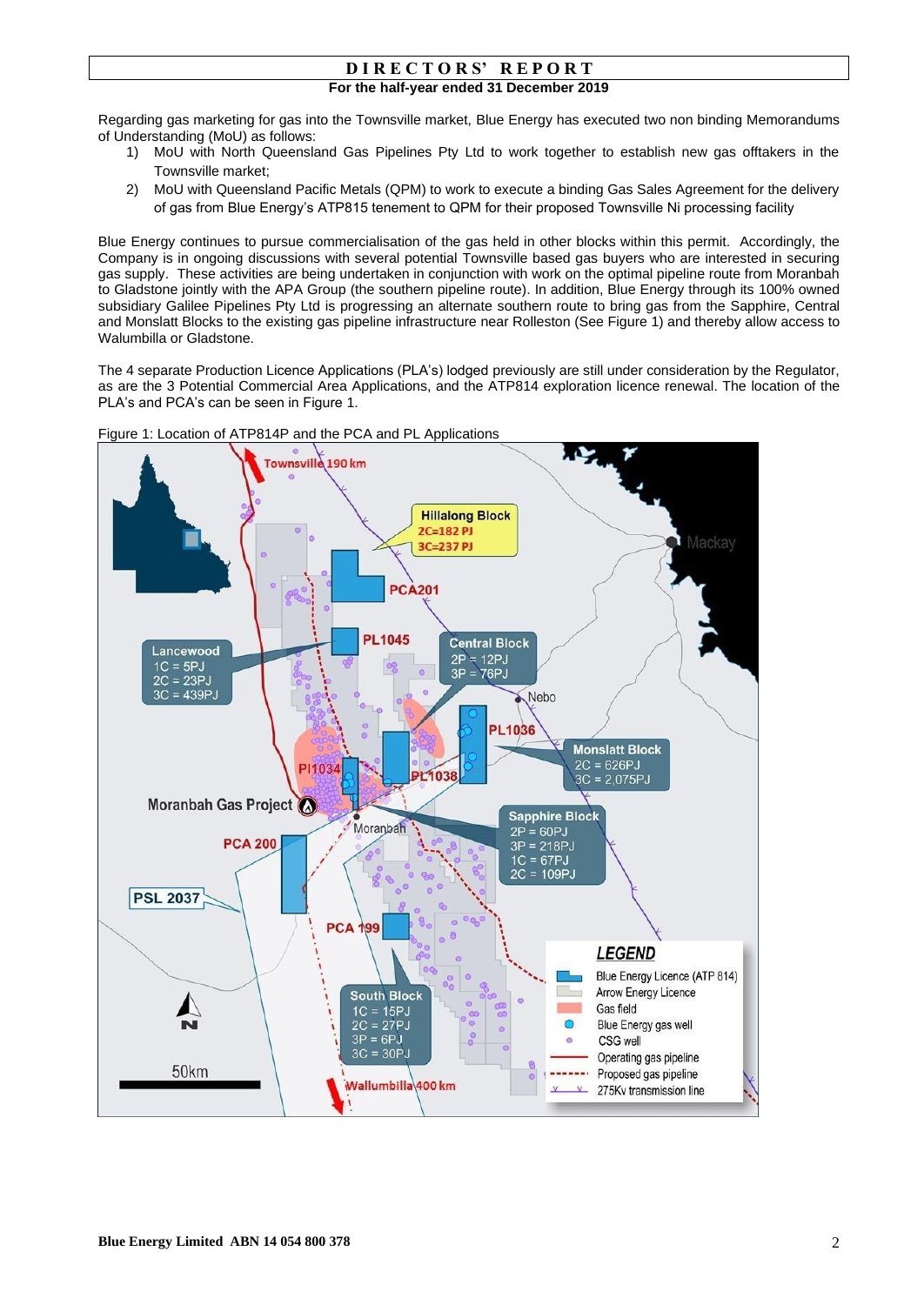#### **Galilee Basin**

### **ATP813P Blue Energy (100% and Operator)**

The 9 PCA's applied for Blue Energy to cover the 830 PJ of discovered Contingent Resource in ATP8143P permit were still with the Regulator for approval and grant.

#### **Greater McArthur Basin, Northern Territory EP199A, 200, 205, 206A, 207, 208A, 209A, 210A, 211A (Blue Energy Ltd farming in and Operator)**

Since the lifting of the exploration Moratorium in the Northern Territory (post the Scientific Inquiry into Hydraulic Fracture Stimulation and the Unconventional Gas industry handed its final report to the Gunner Government in March 2018). The NT Government has introduced many new Regulations (of the 135 Inquiry recommendations deemed necessary to regulate the industry to ensure it operated safely. This has taken over 12 months for the Government to undertake and move through the NT parliament. Accordingly, the amendments to the Water Act, the Petroleum Act and the Environment Act so far, have introduced new processes for the approval of any on-ground exploration activities in the NT. These new processes have lengthened the timeframes for approval of on ground activity and have included processes to gain social and community licence to operate. These new timeframes have implications for commencement of field activity in the already restricted exploration season in the NT (i.e. can only operate on the dry season in large parts of the NT).

Blue Energy's granted permits have been under suspension as requested by Blue until there was regulatory certainty. These suspensions have been extended until February 2021, and the licences have also been extended by 12 months.

#### Cooper Basin

#### ATP 656, 657, 658, 660

The Queensland Government (Department of Environment and Science) has indicated to our industry that it plans to introduce Pristine Rivers Legislation (the old Wild Rivers Legislation under the Bligh Government), and the consultation with industry thus far indicates that it is unlikely that any future production activities (deemed to be high impact petroleum activities) could be economically undertaken on Blue Energy's tenures under this Legislation. We are still negotiating the future of these tenements with government. The inherent uncertainty surrounding this legislation and our ability to commercialize any future discovery dictates that the prudent accounting treatment of these assets is to recognise an impairment against them.

#### **Georgina Basin and Carpentaira Basins Application Areas - ATP 1112, 1114, 1117, 1123 A (Blue Energy 100% and Operator)**

Blue Energy continues to seek resolution of the long running Native Title negotiations that are required to facilitate grant of these areas.

#### **CORPORATE**

#### **Financial Position**

The net assets of the Company have decreased by \$3.2M from 30 June 2019 to 31 December 2019 to \$63.1M. The decrease is as a result of the impairment of the Cooper Basin exploration assets (ATPs 656, 657, 658, 660) in light of the proposed environmental legislation to protect Pristine Rivers on the Cooper Basin.

The Company posted a loss after income tax and asset impairment for the period of \$4.65M (31 December 2018: \$4.9M). Cash expenditure on exploration and evaluation for the period was \$0.4M (31 December 2018: \$0.3M).

#### **Share & Option Issues**

No Employee Incentive performance rights were granted during the period under the current Employee Incentive Rights Plan (2018: Nil).

#### **SUBSEQUENT EVENTS**

Subsequent to 31 December 2019, there have not been any other matters or circumstances, other than that referred to above and in the financial statements or notes thereto, that has arisen since the end of the half-year, that has significantly affected, or may significantly affect, the operations of the consolidated entity, the results of those operations, or the state of affairs of the consolidated entity in future financial periods.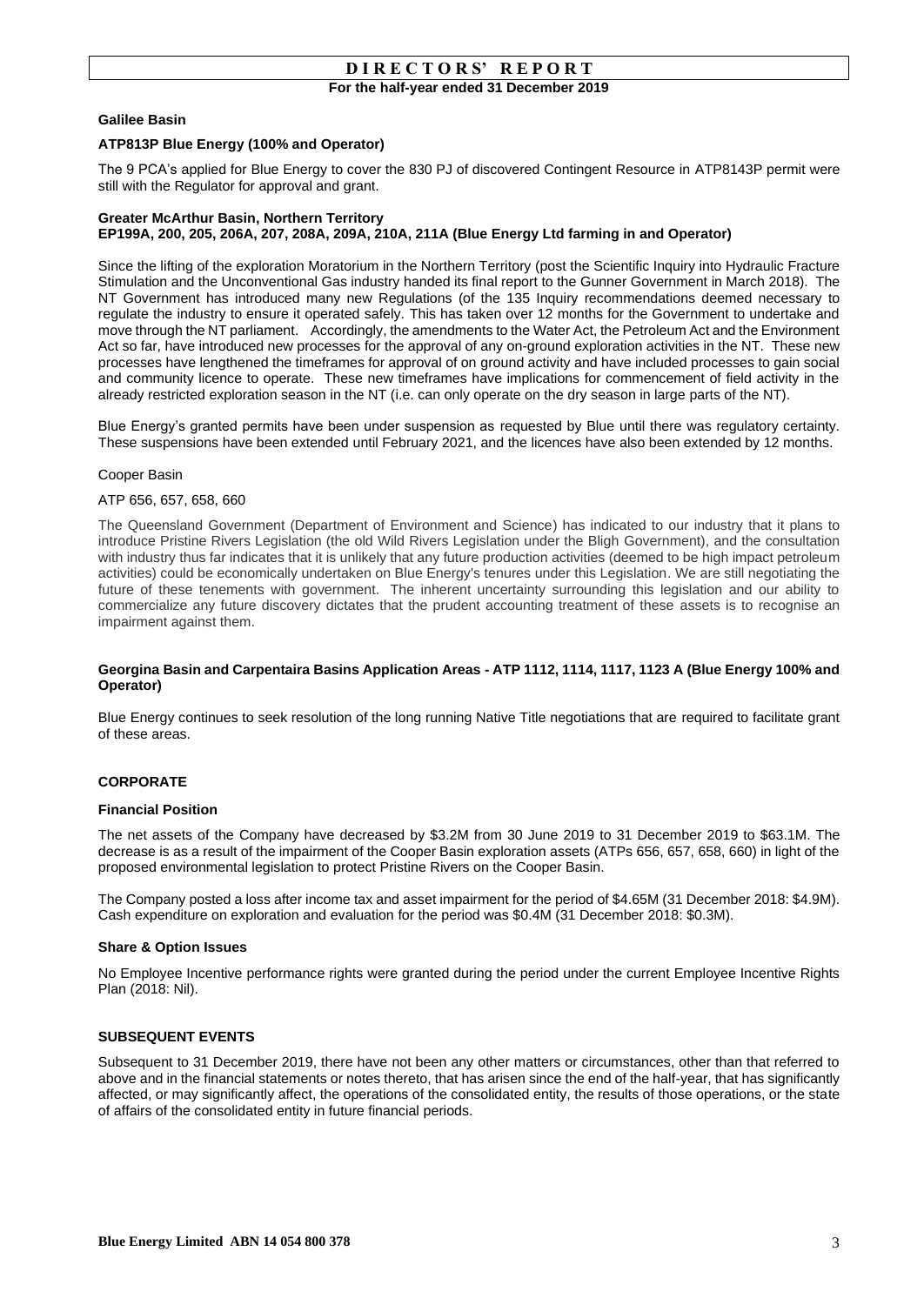### **AUDITOR'S DECLARATION**

The auditor's independence declaration under section 307C of the Corporations Act 2001, for the half-year ended 31 December 2019, is set out on page 5.

This report is signed in accordance with a resolution of the Board of Directors.

John Ellice-Flint

Chairman

Dated this 10<sup>th</sup> day of March 2020 Brisbane, Queensland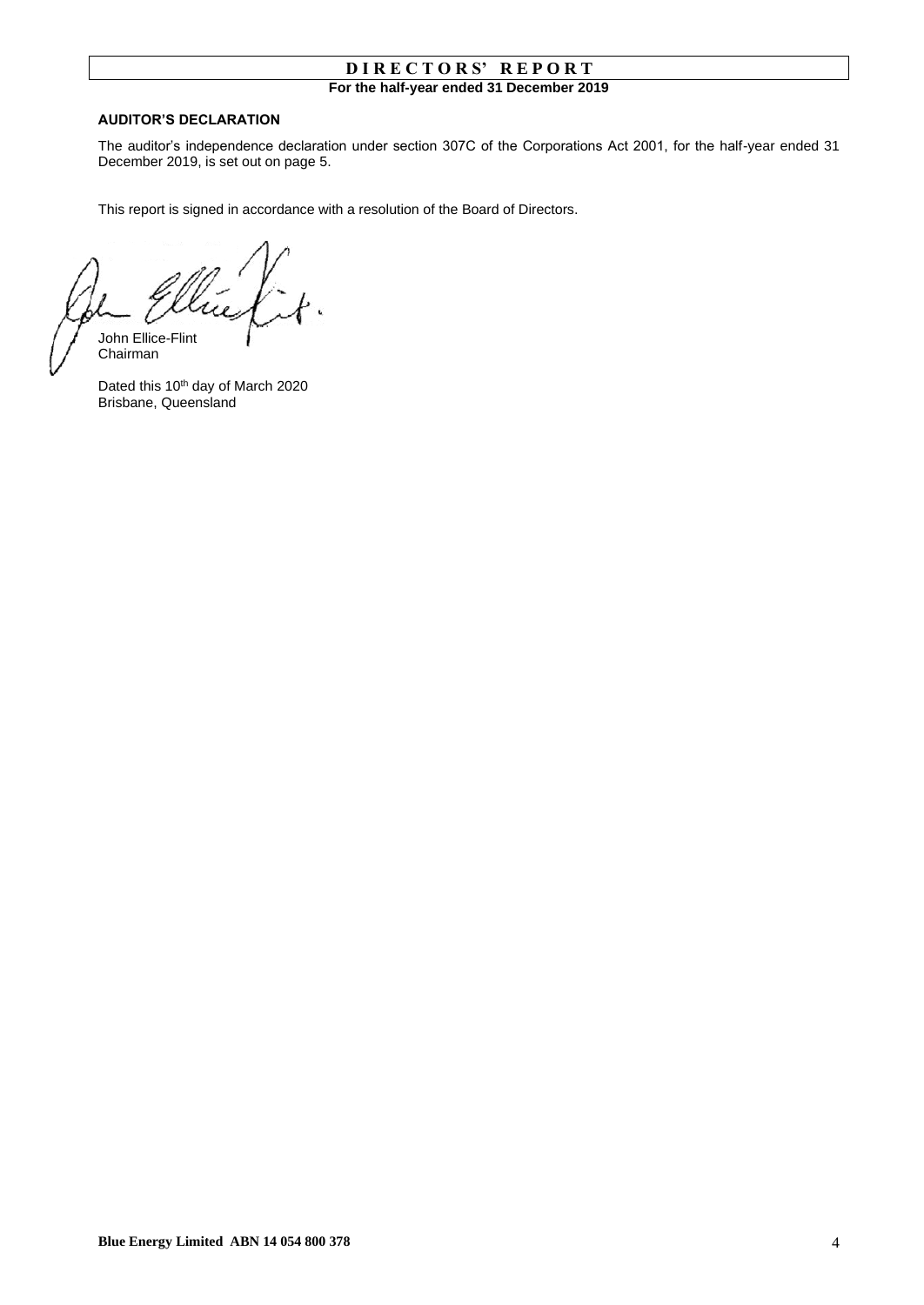

Ernst & Young 111 Eagle Street Brisbane QLD 4000 Australia GPO Box 7878 Brisbane QLD 4001

Tel: +61 7 3011 3333 Fax: +61 7 3011 3100 ey.com/au

# **Auditor's Independence Declaration to the Directors of Blue Energy Limited**

As lead auditor for the review of the half-year financial report of Blue Energy Limited for the half-year ended 31 December 2019, I declare to the best of my knowledge and belief, there have been:

- a) no contraventions of the auditor independence requirements of the *Corporations Act 2001* in relation to the review*;* and
- b) no contraventions of any applicable code of professional conduct in relation to the review.

This declaration is in respect of Blue Energy Limited and the entities it controlled during the financial period.

Emst 4 Jan

Ernst & Young

Madhu Nair Partner 10 March 2020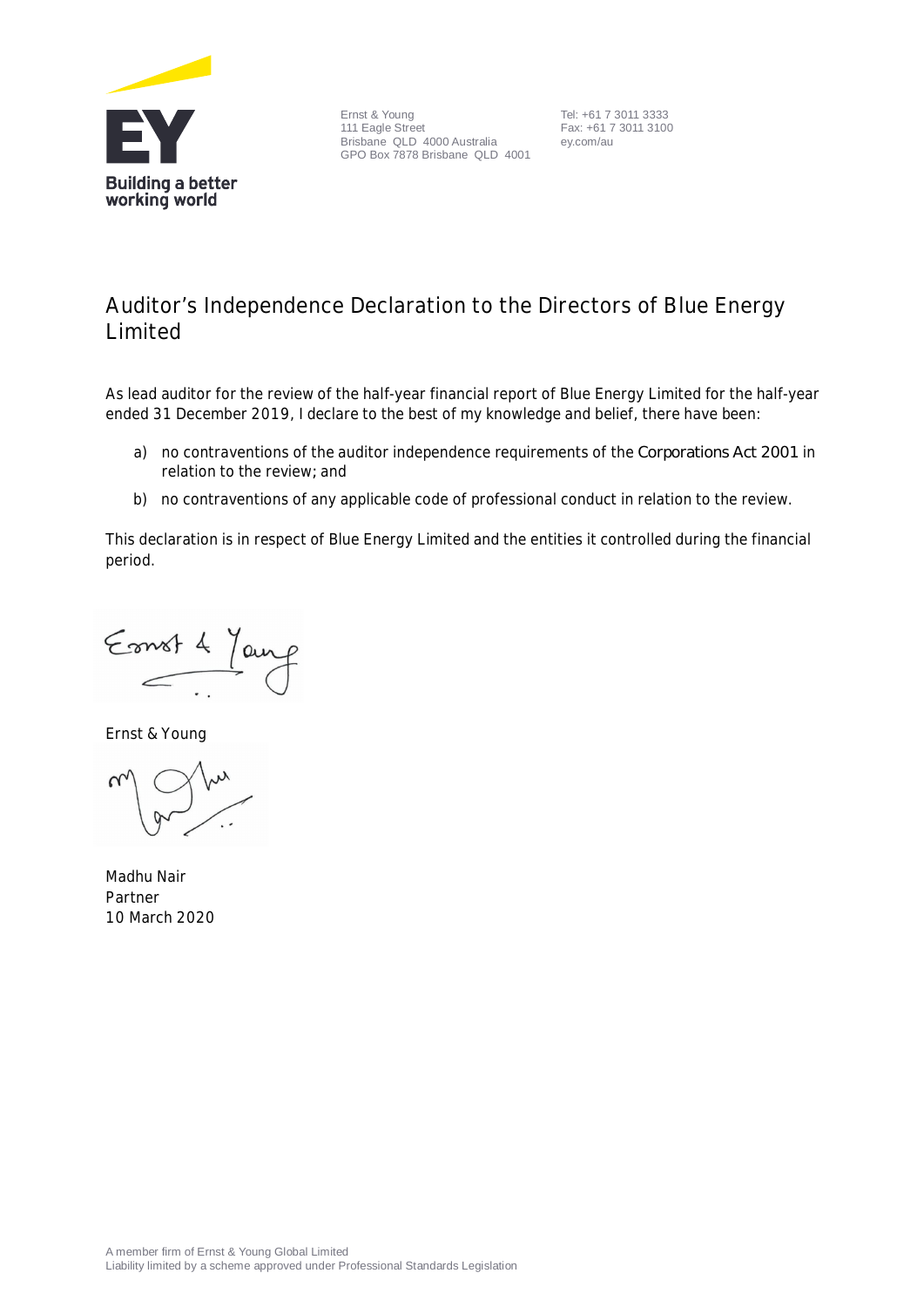# **C O N S O L I D A T E D S T A T E M E N T O F C O M P R E H E N S I V E I N C O M E For the half-year ended 31 December 2019**

|                                                                                          |                | 31 Dec 2019 | 31 Dec 2018 |
|------------------------------------------------------------------------------------------|----------------|-------------|-------------|
|                                                                                          | <b>Note</b>    | \$'000      | \$'000      |
|                                                                                          |                |             |             |
| Financial income                                                                         | 2              | 48          | 27          |
| Other income                                                                             | $\overline{c}$ |             | 3           |
| <b>Total income</b>                                                                      |                | 48          | 30          |
| Operating and administration expenses                                                    | За             | (586)       | (588)       |
| Asset impairment/write off expense                                                       | 3b             | (4,074)     | (4, 180)    |
| Options expense                                                                          |                | (44)        | (174)       |
| (Loss) before income tax                                                                 |                | (4,656)     | (4, 912)    |
| Income tax benefit                                                                       |                |             |             |
| (Loss) for the half-year attributable to the owners of<br>the parent                     |                | (4,656)     | (4, 912)    |
| Other comprehensive income                                                               |                |             |             |
| Total comprehensive (loss) for the half-year<br>attributable to the owners of the parent |                | (4,656)     | (4, 912)    |
|                                                                                          |                |             |             |
| Earnings per share (cents per share):                                                    |                |             |             |
| - basic                                                                                  |                | (0.35)      | (0.42)      |
| - diluted                                                                                |                | (0.35)      | (0.42)      |

*The above Consolidated Statement of Comprehensive Income should be read in conjunction with the accompanying notes.*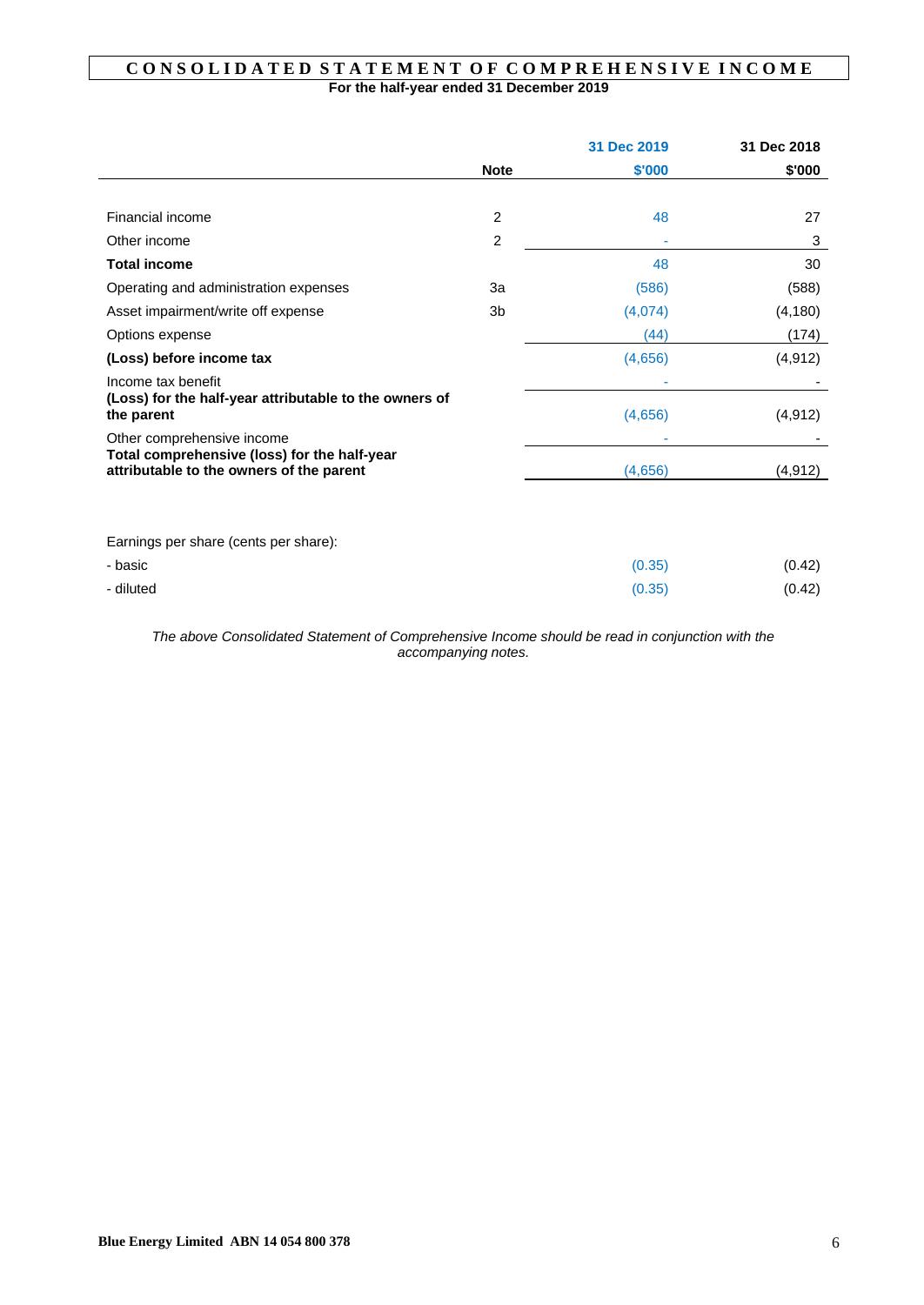# CONSOLIDATED STATEMENT OF FINANCIAL POSITION **As at 31 December 2019**

|                                        |             | 31 Dec 2019 | 30 June 2019 |
|----------------------------------------|-------------|-------------|--------------|
|                                        | <b>Note</b> | \$'000      | \$'000       |
|                                        |             |             |              |
| <b>ASSETS</b>                          |             |             |              |
| <b>Current Assets</b>                  |             |             |              |
| Cash and cash equivalents              | 10          | 5,350       | 5,000        |
| Trade and other receivables            |             | 122         | 90           |
| <b>Total Current Assets</b>            |             | 5,472       | 5,091        |
| <b>Non-Current Assets</b>              |             |             |              |
| Property, plant and equipment          |             | 63          | 10           |
| Trade and other receivables            |             | 169         | 169          |
| Exploration and evaluation expenditure | 4           | 58,711      | 62,292       |
| <b>Total Non-Current Assets</b>        |             | 58,943      | 62,471       |
| <b>TOTAL ASSETS</b>                    |             | 64,415      | 67,562       |
| <b>LIABILITIES</b>                     |             |             |              |
| <b>Current Liabilities</b>             |             |             |              |
| Trade and other payables               |             | 556         | 497          |
| <b>Total Current Liabilities</b>       |             | 556         | 497          |
| <b>Non-Current Liabilities</b>         |             |             |              |
| Provisions                             |             | 749         | 746          |
| <b>Total Non-Current Liabilities</b>   |             | 749         | 746          |
| <b>TOTAL LIABILITIES</b>               |             | 1,305       | 1,243        |
| <b>NET ASSETS</b>                      |             | 63,110      | 66,319       |
| <b>EQUITY</b>                          |             |             |              |
| Issued capital                         | 5           | 139,920     | 138,517      |
| Reserves                               |             | 8,874       | 8,830        |
| <b>Accumulated losses</b>              |             | (85, 684)   | (81, 028)    |
| <b>TOTAL EQUITY</b>                    |             | 63,110      | 66,319       |

*The above Consolidated Statement of Financial Position should be read in conjunction with the accompanying notes.*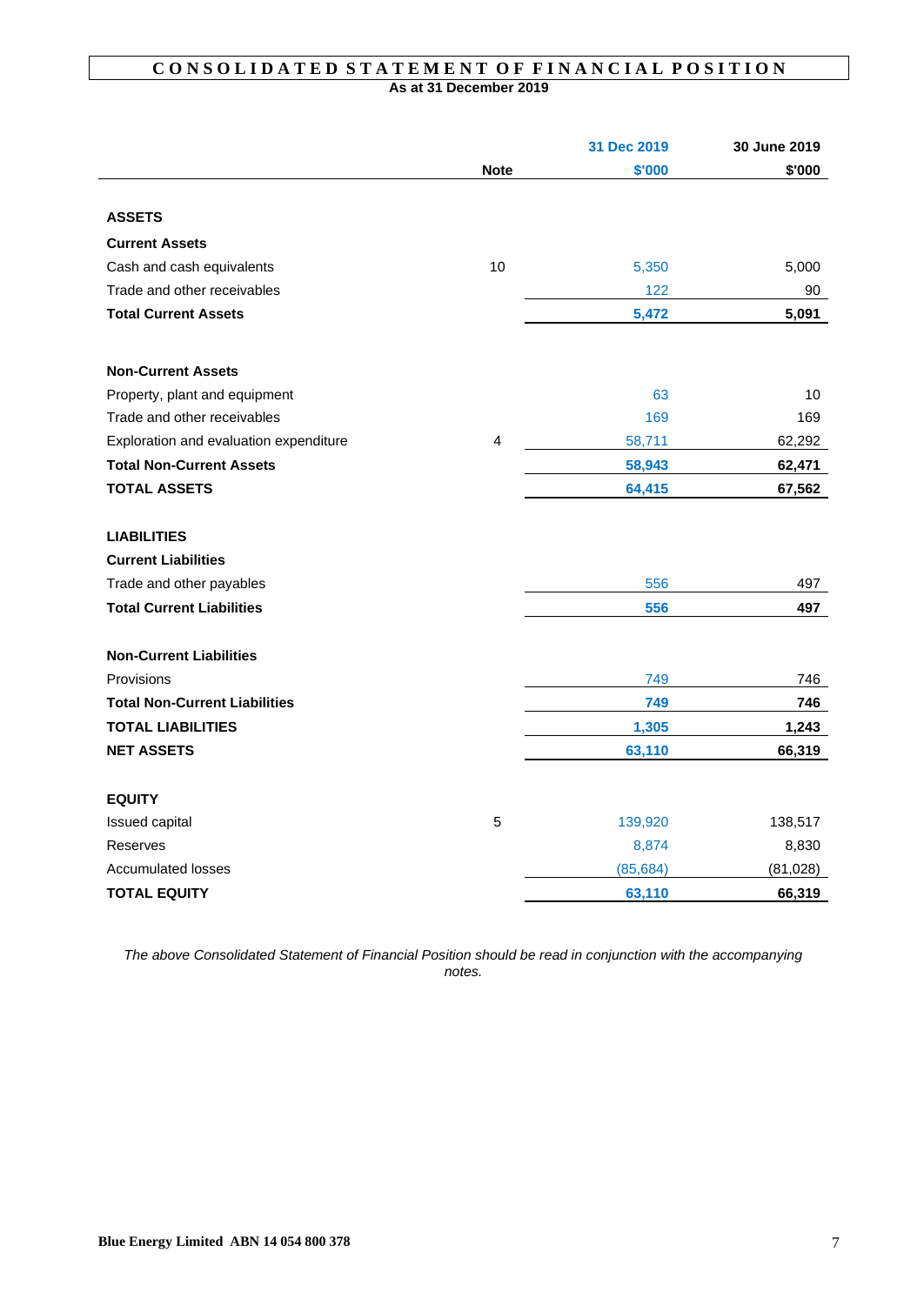# CONSOLIDATED STATEMENT OF CHANGES IN EQUITY **As at 31 December 2019**

|                                                        | <b>Issued</b><br>Capital<br>\$'000 | <b>Accumulated</b><br>losses<br>\$'000 | <b>Reserves</b><br>\$'000 | <b>Total</b><br>\$'000 |
|--------------------------------------------------------|------------------------------------|----------------------------------------|---------------------------|------------------------|
| Balance at 1 July 2018                                 | 132,962                            | (75, 148)                              | 10,046                    | 67,860                 |
| <b>Total comprehensive loss</b>                        |                                    |                                        |                           |                        |
| (Loss) for the half-year                               |                                    | (4, 912)                               |                           | (4,904)                |
| Total comprehensive loss for the half-year             |                                    | (4, 912)                               |                           | (4,904)                |
| Transaction with owners in their capacity as<br>owners |                                    |                                        |                           |                        |
| Transfer from options reserve to share capital         |                                    |                                        |                           |                        |
| Share-based payments                                   |                                    |                                        | 174                       | 174                    |
| Total transactions with owners                         |                                    |                                        | 174                       | 174                    |
| Balance at 31 December 2018                            | 132,962                            | (80,060)                               | 10,220                    | 63,122                 |
| Balance at 1 July 2019                                 | 138,517                            | (81, 028)                              | 8,830                     | 66,319                 |
| <b>Total comprehensive loss</b>                        |                                    |                                        |                           |                        |
| (Loss) for the half-year                               |                                    | (4,656)                                |                           | (4,656)                |
| Total comprehensive loss for the half-year             |                                    | (4,656)                                |                           | (4,656)                |
| Transaction with owners in their capacity as<br>owners |                                    |                                        |                           |                        |
| Issue of new shares                                    | 1,420                              |                                        |                           | 1,420                  |
| Capital raising costs                                  | (17)                               |                                        |                           | (17)                   |
| Share-based payments                                   |                                    |                                        | 44                        | 44                     |
| Total transactions with owners                         | 1,403                              |                                        | 44                        | 1,447                  |
| <b>Balance at 31 December 2019</b>                     | 139,920                            | (85, 684)                              | 8,874                     | 63,110                 |

*The above Consolidated Statement of Changes in Equity should be read in conjunction with the accompanying notes.*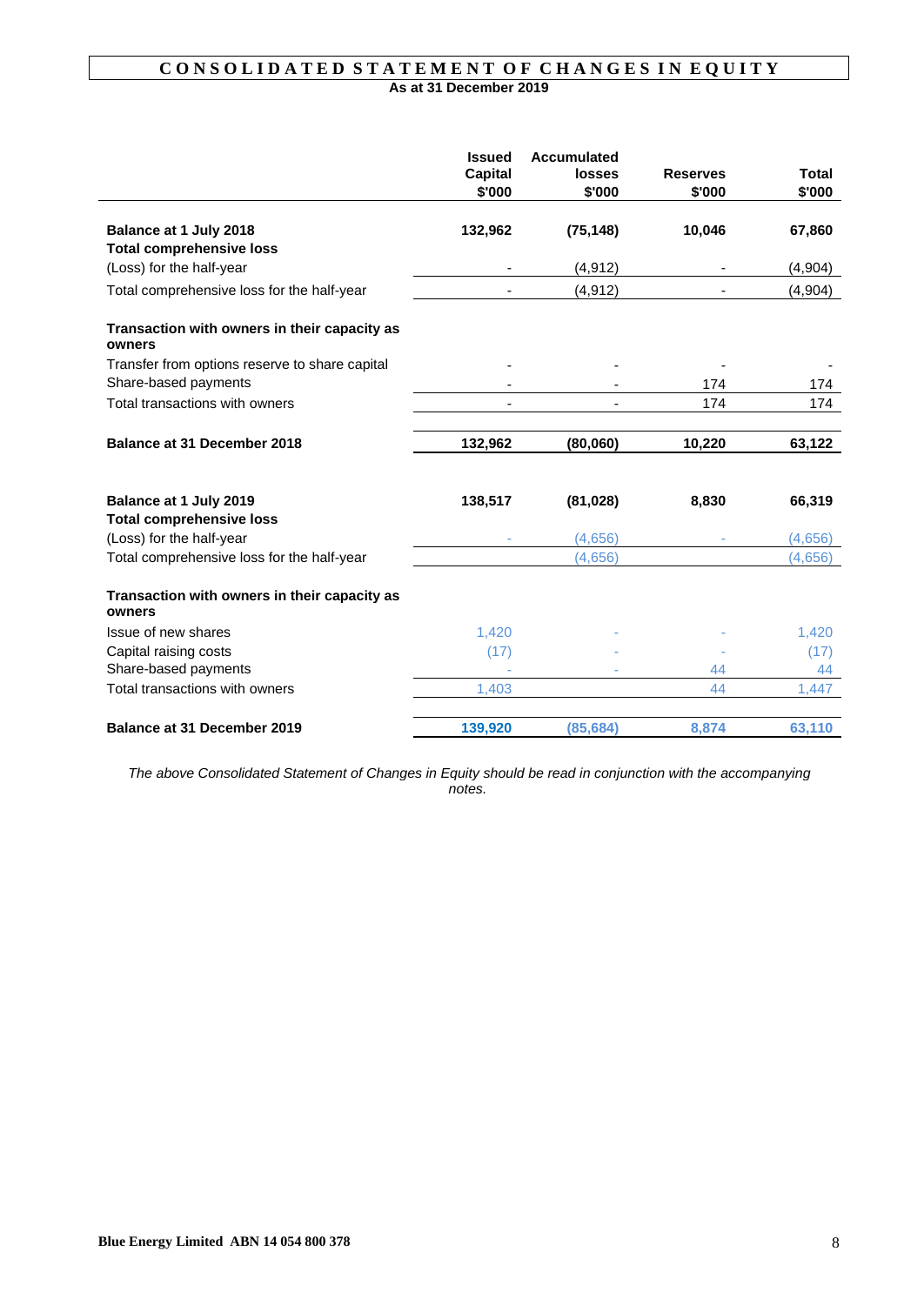# **C O N S O L I D A T E D S T A T E M E N T O F C A S H F L O W S For the half-year ended 31 December 2019**

|                                                             |             | 31 Dec 2019 | 31 Dec 2018 |
|-------------------------------------------------------------|-------------|-------------|-------------|
|                                                             | <b>Note</b> | \$'000      | \$'000      |
|                                                             |             |             |             |
| Cash flows from operating activities                        |             |             |             |
| Receipts of refunds for GST                                 |             | 80          | 48          |
| Payments to suppliers and employees                         |             | (747)       | (670)       |
| Interest received                                           |             | 41          | 24          |
| Net cash used in operating activities                       |             | (626)       | (598)       |
|                                                             |             |             |             |
| Cash flows from investing activities                        |             |             |             |
| Funds provided for exploration and evaluation               |             | (429)       | (324)       |
| Proceeds from disposal of property, plant and equipment     |             |             | 3           |
| Net cash used in investing activities                       |             | (429)       | (321)       |
|                                                             |             |             |             |
| Cash flows from financing activities                        |             |             |             |
| Proceeds from share issue                                   |             | 1,420       |             |
| Capital raising costs                                       |             | (15)        |             |
| Net cash flows provided by financing activities             |             | 1,405       |             |
|                                                             |             |             |             |
| Net increase / (decrease) in cash and cash equivalents held |             | 350         | (919)       |
| Cash and cash equivalents at beginning of half-year         |             | 5,000       | 2,703       |
| Cash and cash equivalents at end of half-year               | 10          | 5,350       | 1.784       |

*The above Consolidated Statement of Cash Flows should be read in conjunction with the accompanying notes.*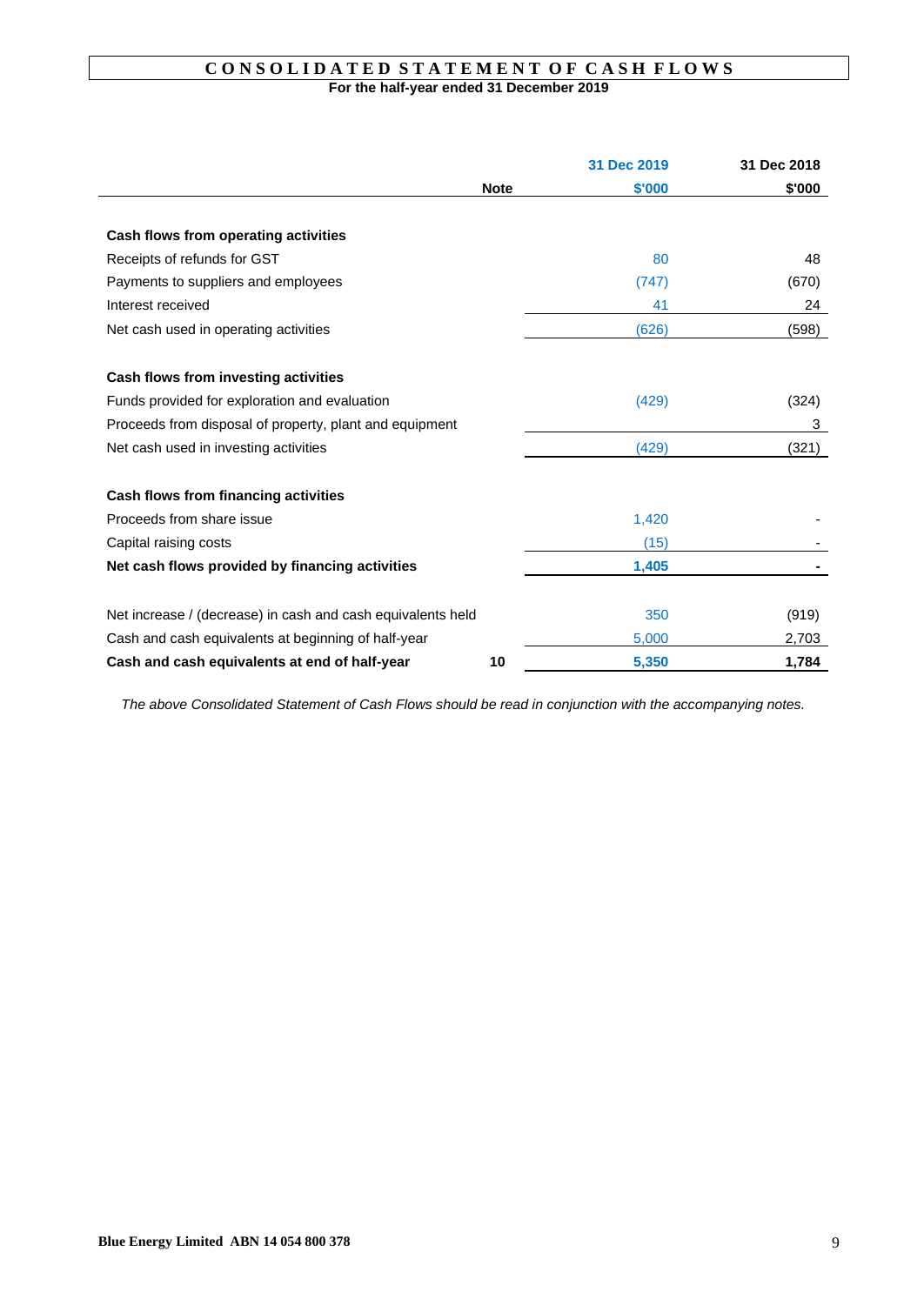# **NOTES TO THE FINANCIAL STATEMENTS For the half-year ended 31 December 2019**

#### **1. BASIS OF PREPARATION**

The half-year consolidated financial report is a general purpose financial report prepared in accordance with the requirements of the Corporations Act 2001 and Australian Accounting Standards AASB 134: Interim Financial Reporting.

It is recommended that this financial report be read in conjunction with the annual financial report for the year ended 30 June 2019 and any public announcements made by the Company and its controlled entities, during the half-year, in accordance with the continuous disclosure requirements arising under the Corporations Act 2001.

The Company and its controlled entities is of a kind referred to in Corporations (Rounding in Financial/Directors' Reports) Instrument 2016/91, issued by the Australian Securities and Investments Commission, relating to the "rounding off" of amounts in the Directors' Report and Financial Report. Amounts are rounded off to the nearest thousand dollars.

The half-year report does not include full disclosures of the type normally included in annual condensed financial statements.

The half-year consolidated financial report was authorised for issue by the Board of Directors on 10 March 2020.

#### *Reporting Basis and Conventions*

The interim financial report has been prepared on an accruals basis and is based on historical cost modified by the revaluation of selected non-current assets, financial assets and financial liabilities for which the fair value basis of accounting has been applied.

#### *New standards, interpretations and amendments thereof, adopted by Blue Energy*

The accounting policies adopted in the preparation of the half-year financial report are consistent with those adopted and disclosed in the financial report for the financial year ended 30 June 2019 with the exception of the following:

The Group has adopted IFRS16 - Leases at 1 July 2019. The objective of IFRS 16 is to report information that (a) faithfully represents lease transactions and (b) provides a basis for users of financial statements to assess the amount, timing and uncertainty of cash flows arising from leases. To meet these objectives, the lessee should recognise assets and liabilities arising from a lease as such will recognise a right-of-use asset representing its right to use the underlying leased asset and a lease liability representing its obligation to make lease payments.

There has been no significant changes to the Group's financial performance and position as a result of the adoption of new and amended accounting standards and interpretations because the group previously only had the office lease and photo copier lease classified as operating leases and both are immaterial to the financials. The group doesn't act as lessor and had no finance leases under the previous lease standard AASB 117.

#### *Going concern*

As the Group's assets are in the exploration and evaluation phase, Blue Energy Limited is currently non-revenue generating. As such, a major focus of the Board and management is on ongoing cash flow forecasting and management of cash flows to ensure that the Company has sufficient funds to cover its planned activities and any ongoing obligations. At 31 December 2019, the Company had \$5.3M in cash and cash equivalents, which includes \$402k of restricted cash. The Board is satisfied that the Company's current cash resources are sufficient to fund the Group's minimum expenditure commitments for a period of at least 12 months from the date of signing this report.

At 31 December 2019 the Company's cash reserves are insufficient to meet its full exploration commitments for its various tenements. The board regularly evaluates and prioritises its exploration program and will seek additional funding to meet commitments as required.

In addition, the Group's ability to realise the carrying amount of its capitalised exploration and evaluation expenditure asset in the ordinary course of business, is contingent on it maintaining tenure for various areas of interest and being able to access tenements to be able to advance exploration and evaluation efforts.

#### This being the case, the Company is:

- Seeking approval of applications to extension of tenures that have expired and/or grant of PLAs and PCAs in respect of its Queensland tenements and resolving access related issues to its WISO Basin tenements

- Negotiating with government on revised work programs to grant an extended timeframe to carry out the exploration and evaluation activities

- Considering Joint Venture partners to enable it to meet required exploration commitments, in exchange for an interest in the tenements, and

- Considering other alternative funding options including equity funding options.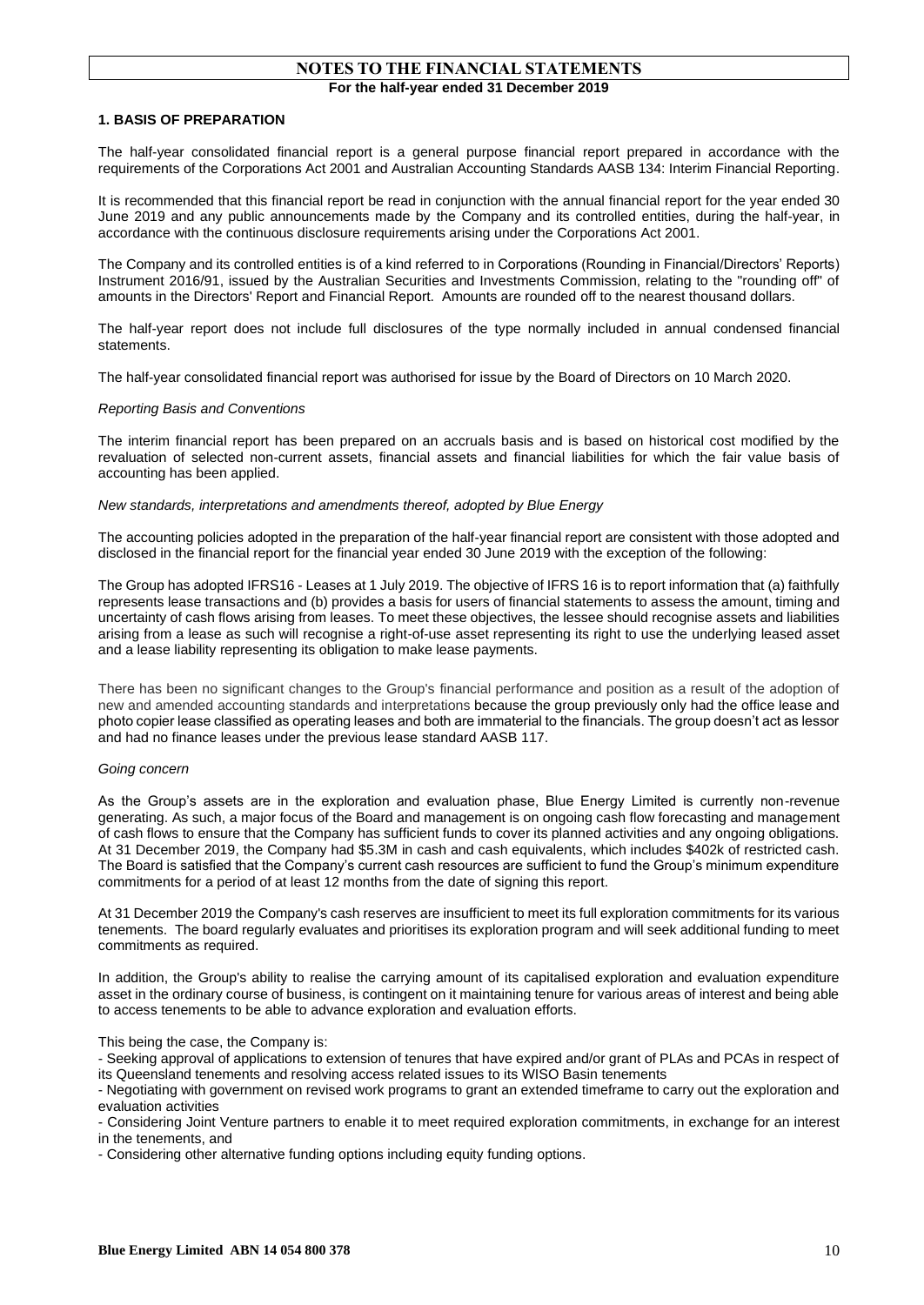# **NOTES TO THE FINANCIAL STATEMENTS For the half-year ended 31 December 2019**

*Going concern cont.*

On the basis of the above, the Directors are of the opinion the Company has sufficient funds to meet its debts as and when they fall due and realise its assets and settle its liabilities in the ordinary course of business. Accordingly, the financial report does not include any adjustments relating to the recoverability and classification of recorded asset amounts or to the amounts and classification of liabilities that may be necessary should the Company be unsuccessful in renegotiating or deferring its exploration expenditure commitments, attracting joint venture partners the Group's exploration expenditure commitments and/or raising additional capital.

## **2. INCOME**

|                                               | 31 Dec 2019 | 31 Dec 2018 |  |
|-----------------------------------------------|-------------|-------------|--|
|                                               | \$'000      | \$'000      |  |
|                                               |             |             |  |
| <b>Financial income</b>                       |             |             |  |
| Interest received                             | 48          | 27          |  |
|                                               | 48          | 27          |  |
| Other income                                  |             |             |  |
| Gain on sale of property, plant and equipment |             | 3           |  |
|                                               |             | 3           |  |
| <b>Total Revenue</b>                          | 48          | 30          |  |
|                                               |             |             |  |

# **3. PROFIT/(LOSS) FOR THE HALF YEAR**

|                                                                                      | 31 Dec 2019 | 31 Dec 2018 |
|--------------------------------------------------------------------------------------|-------------|-------------|
|                                                                                      | \$'000      | \$'000      |
|                                                                                      |             |             |
| (a) Operating and administration expenses                                            |             |             |
| Employee benefit expenses                                                            | 117         | 124         |
| Superannuation                                                                       | 23          | 25          |
| Legal fees and settlements                                                           | 48          | 34          |
| Consultants fees                                                                     | 23          | 20          |
| Business development costs                                                           | 27          |             |
| Depreciation and amortisation expense                                                | 30          | 6           |
| <b>Travel costs</b>                                                                  | 46          | 20          |
| Directors' fees                                                                      | 67          | 62          |
| Accounting and compliance fees                                                       | 122         | 167         |
| Occupancy costs                                                                      | 44          | 90          |
| Insurance costs                                                                      | 24          | 21          |
| Information systems costs                                                            | 11          | 16          |
| Communications costs                                                                 | 9           | 10          |
| Investor relations costs                                                             | 19          | 6           |
| Other                                                                                | (24)        | (13)        |
|                                                                                      | 586         | 588         |
| (b) Exploration and evaluation expenditure asset<br>impairment/write off             |             |             |
| Adjustment to provisions for impairment of exploration asset                         | 4,074       |             |
| Adjustment to provisions for inventory write-down and<br>exploration asset write-off |             | 4,180       |

4,074 4,180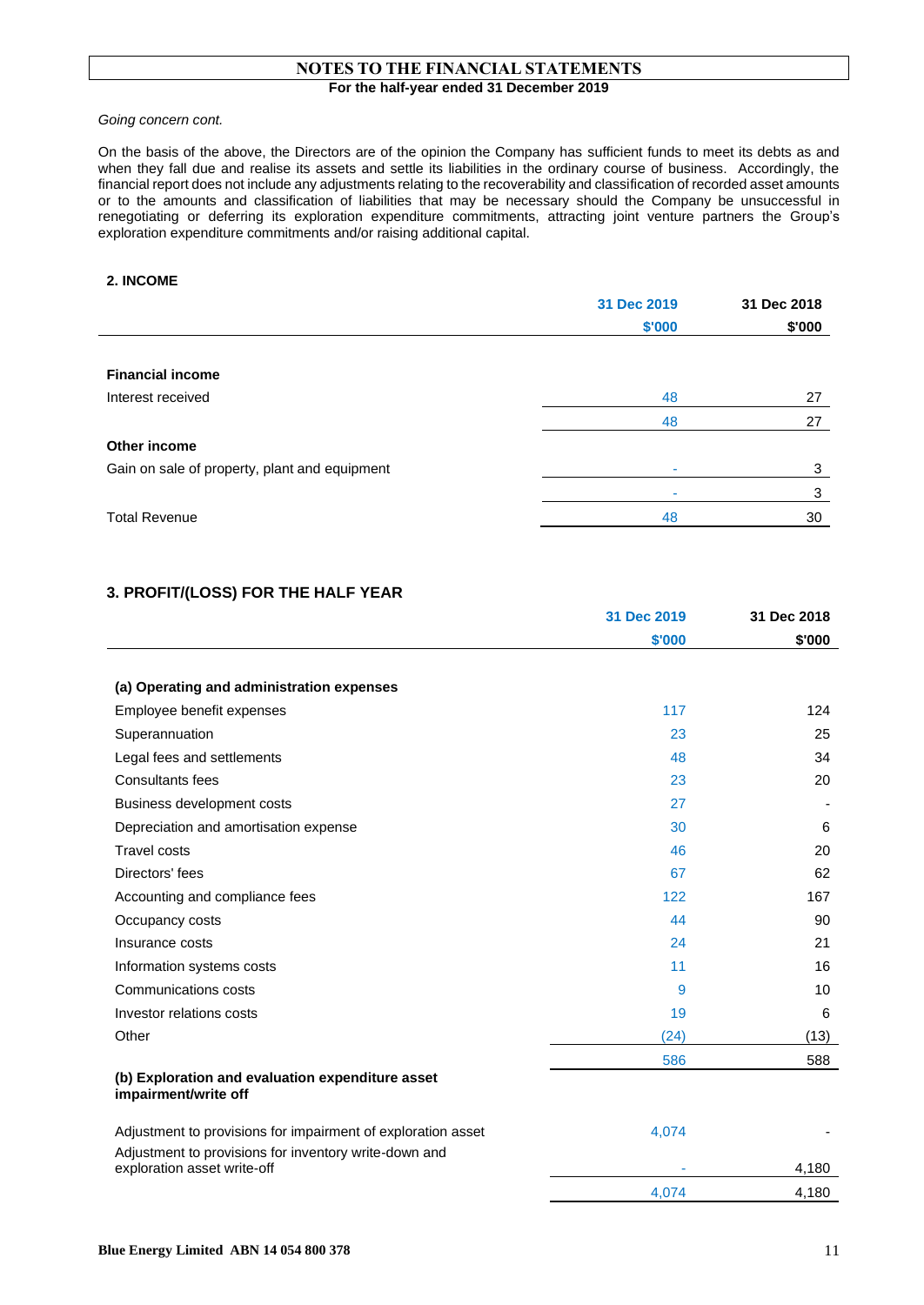# **NOTES TO THE FINANCIAL STATEMENTS For the half-year ended 31 December 2019**

# **4. EXPLORATION AND EVALUATION EXPENDITURE**

|                                                                                    | 31 Dec 2019 | 30 June 2019 |
|------------------------------------------------------------------------------------|-------------|--------------|
|                                                                                    | \$'000      | \$'000       |
| Exploration and evaluation expenditure acquired and recognised<br>on consolidation | 13.648      | 13,648       |
| Other exploration and evaluation expenditure                                       | 75,182      | 74,720       |
| <b>Restoration asset</b><br>Impairment and write off of exploration and evaluation | 749         | 718          |
| expenditure asset                                                                  | (30, 868)   | (26,794)     |
| Total exploration and evaluation expenditure brought to account                    | 58,711      | 62.292       |

Increase in the Impairment and write off of exploration and evaluation expenditure asset from \$26.79m to \$30.87m is as a result of \$4.07m impairment on the Cooper blocks ATPs 656,657,658 and 660 recognised in the current period profit and loss following the Board's decision to review the merits of withdrawing the application to renew the ATPs due to the environmental regulatory uncertainty.

# **5. ISSUED CAPITAL**

|                                                                                               | 31 Dec 2019   |         |               | 30 June 2019 |
|-----------------------------------------------------------------------------------------------|---------------|---------|---------------|--------------|
|                                                                                               | <b>Shares</b> | \$'000  | <b>Shares</b> | \$'000       |
| <b>Ordinary shares:</b>                                                                       |               |         |               |              |
| Issued and fully paid                                                                         | 1,326,952,755 | 139,920 | 1,295,397,290 | 138,517      |
| Movements in ordinary shares on issue:                                                        |               |         |               |              |
| Opening balance                                                                               | 1,295,397,290 | 138,517 | 1.175.811.066 | 132,962      |
| Issued shares at 4.5c/share (share placement)<br>Issued shares at 4.5c/share (share purchase) |               | ٠       | 93,333,334    | 4,200        |
| plan)                                                                                         | 31,555,465    | 1.420   |               |              |
| Issued shares on exercise of rights                                                           |               | ٠       | 26,252,890    | 1,558        |
| Capital raising costs                                                                         |               | (17)    |               | (203)        |
| <b>Closing balance</b>                                                                        | 1,326,952,755 | 139,920 | 1,295,397,290 | 138,517      |

# **6. SEGMENT INFORMATION**

The Company operates in a single operating segment, being the oil and gas exploration industry. The Company's activity is carried out in a single geographical segment, being Australia.

# **7. CONTINGENT LIABILITIES**

The Directors are not aware of any contingent liabilities or contingent assets at 31 December 2019, which are not otherwise disclosed in this report.

# **8. SUBSEQUENT EVENTS**

 Subsequent to 31 December 2019, there have not been any other matters or circumstances, other than that referred to above and in the financial statements or notes thereto, that has arisen since the end of the half-year, that has significantly affected, or may significantly affect, the operations of the consolidated entity, the results of those operations, or the state of affairs of the consolidated entity in future financial periods.

# **9. DIVIDEND PAID OR PROVIDED FOR ON ORDINARY SHARES**

There was no dividend paid or provided for at the reporting date (31 December 2018: \$nil).

# **10. CASH AND CASH EQUIVALENTS**

Included in cash and cash equivalents are deposits secured against bank guarantees totaling \$402k utilised balance relating to financial assurances for ATPs.

#### **11. FINANCIAL INSTRUMENTS**

The financial assets and liabilities consist of trade and other receivables and trade and other payables. The financial assets and liabilities are carried at amortised cost, the carrying value is assumed to approximate their fair value.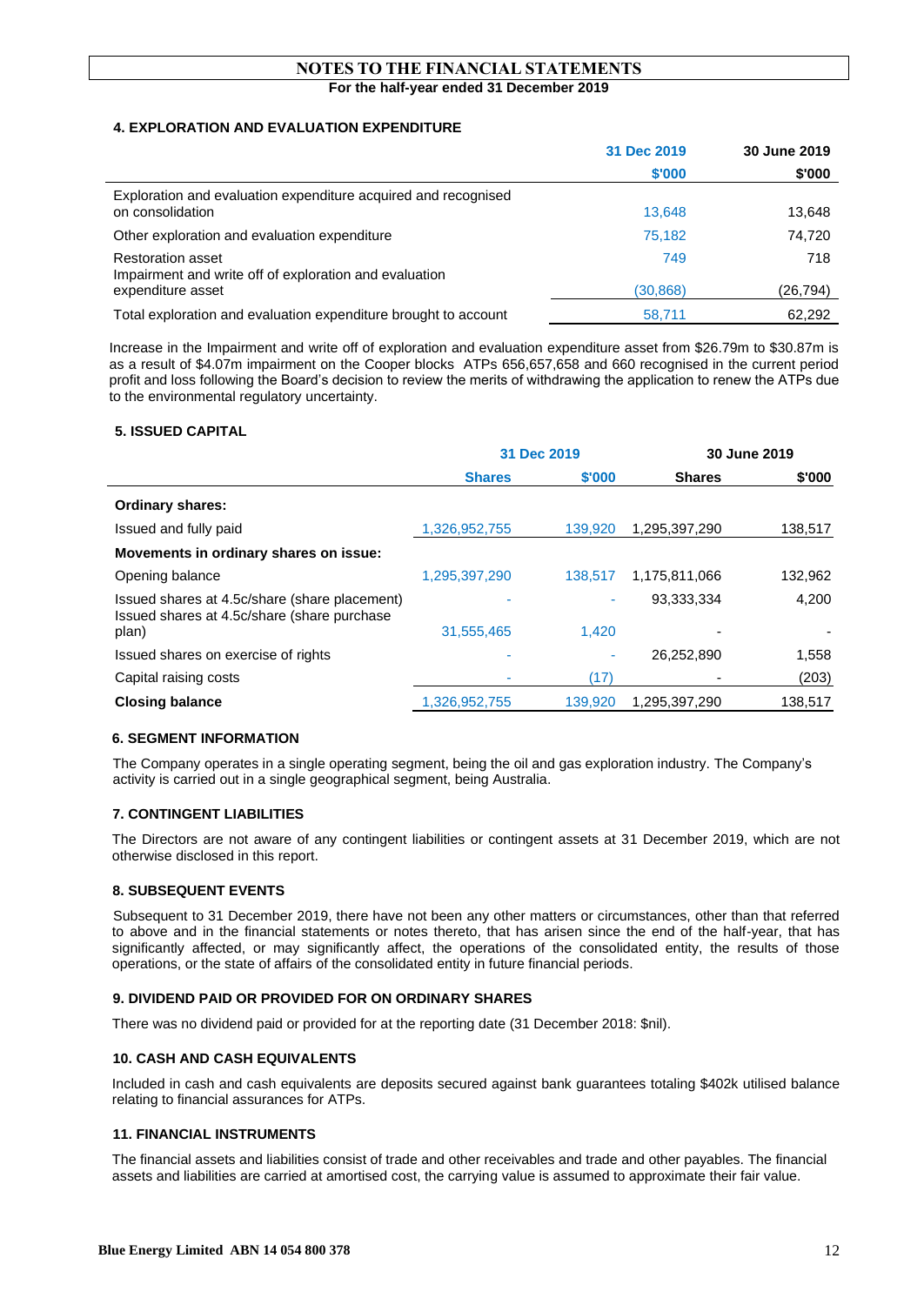### **DIRECTORS' DECLARATION**

The directors of the Company declare that:

- (1) The financial statements and notes, as set out on pages 6 to 12, are in accordance with the Corporations Act 2001;
	- (a) comply with Accounting Standards and
	- (b) give a true and fair view of the consolidated entity's financial position as at 31 December 2019 and of its performance for the half-year ended on that date.
- (2) In the directors' opinion there are reasonable grounds to believe that the Company will be able to pay its debts as and when they become due and payable.

This declaration is made in accordance with a resolution of the Board of Directors.

**John Ellice-Flint Director**

Dated 10 March 2020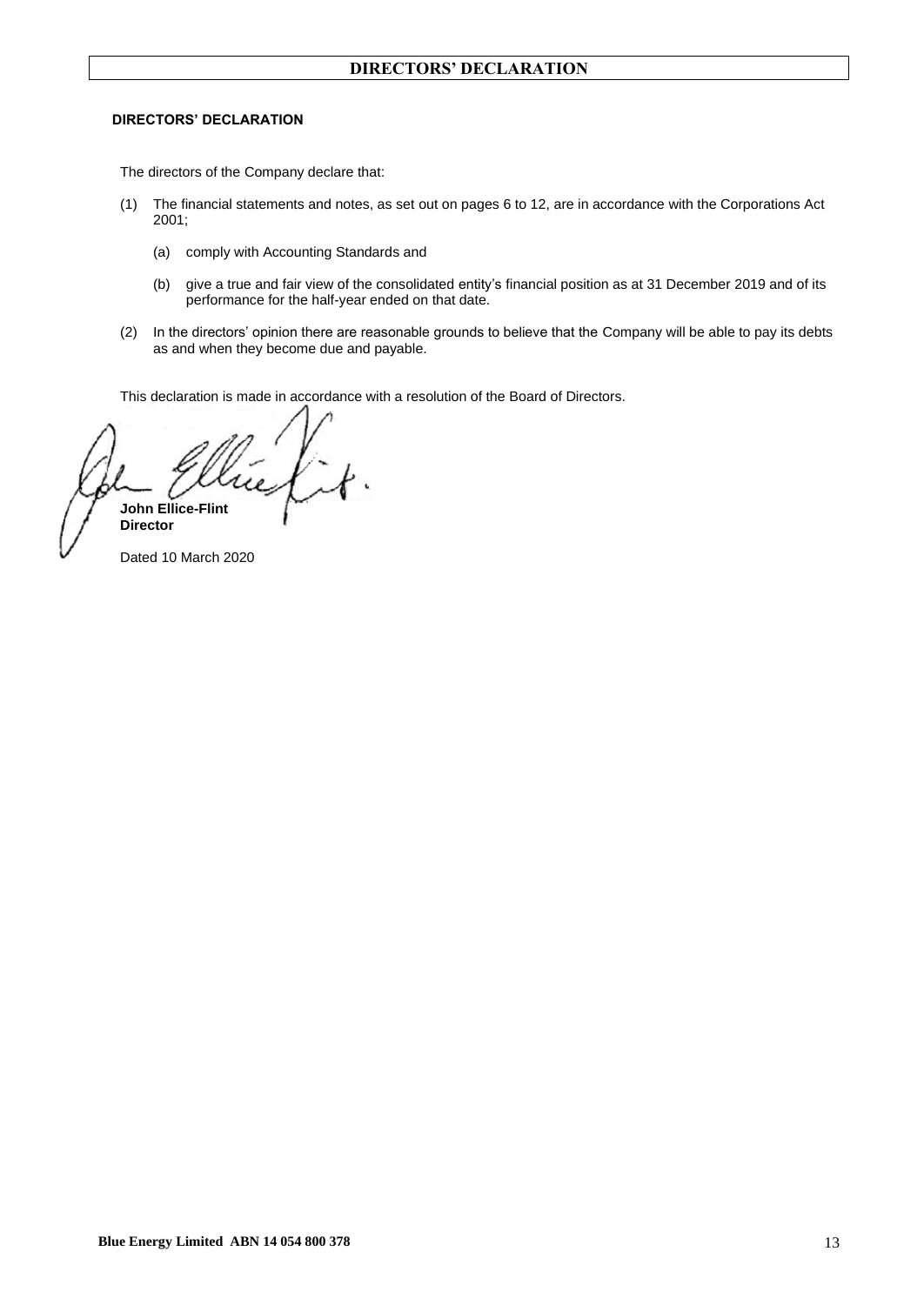

Ernst & Young 111 Eagle Street Brisbane QLD 4000 Australia GPO Box 7878 Brisbane QLD 4001

Tel: +61 7 3011 3333 Fax: +61 7 3011 3100 ey.com/au

# **Independent Auditor's Review Report to the Members of Blue Energy Limited**

# **Report on the Half-Year Financial Report**

# Conclusion

We have reviewed the accompanying half-year financial report of Blue Energy Limited (the Company) and its subsidiaries (collectively the Group), which comprises the statement of financial position as at 31 December 2019, the statement of comprehensive income, statement of changes in equity and statement of cash flows for the half-year ended on that date, notes comprising a summary of significant accounting policies, and the directors' declaration.

Based on our review, which is not an audit, nothing has come to our attention that causes us to believe that the half-year financial report of the Group is not in accordance with the *Corporations Act 2001*, including:

- a) giving a true and fair view of the consolidated financial position of the Group as at 31 December 2019 and of its consolidated financial performance for the half-year ended on that date; and
- b) complying with Accounting Standard AASB 134 *Interim Financial Reporting* and the *Corporations Regulations 2001*.

# Emphasis of Matter - Material Uncertainty Related to Going Concern

We draw attention to Note 1 in the financial report which describes the principal conditions associated with the entity's ability to meet its expenditure commitments with its existing cash reserves. These conditions indicate the existence of a material uncertainty that may cast significant doubt on the Group's ability to continue as a going concern. and therefore whether it will realise its assets and discharge its liabilities in the normal course of business. The financial report does not include any adjustments relating to the recoverability and classification of recorded asset amounts or to the amounts and classification of liabilities that might be necessary should the Group not continue as a going concern. Our conclusion is not modified in respect of this matter.

# Directors' Responsibility for the Half-Year Financial Report

The directors of the Company are responsible for the preparation of the half-year financial report that gives a true and fair view in accordance with Australian Accounting Standards and the *Corporations Act 2001*and for such internal control as the directors determine is necessary to enable the preparation of the half-year financial report that is free from material misstatement, whether due to fraud or error.